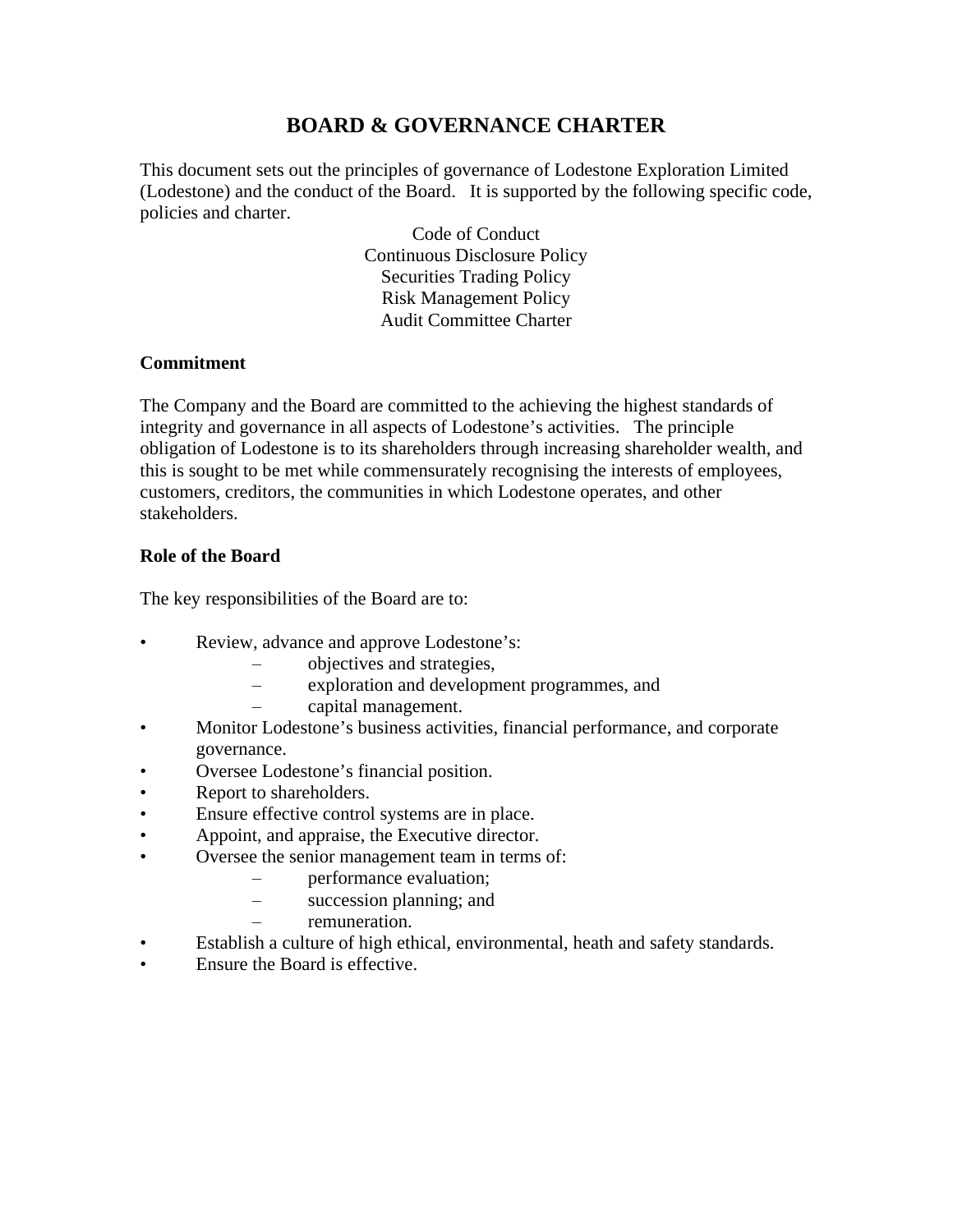## **Directors' independence**

The board has adopted specific principles in relation to directors' independence. These state that to be deemed independent, a director must be a non-executive and:

- not be a substantial shareholder of the company or an officer of, or otherwise associated directly with, a substantial shareholder of the company
- within the last three years, not have been employed in an executive capacity by the company or been a director after ceasing to hold any such employment
- within the last three years not have been a principal of a material professional advisor or a material consultant to the company, or an employee materially associated with the service provided
- not be a material supplier or customer of the company, or an officer of or otherwise associated directly or indirectly with a material supplier or customer
- must not have material contractual relationship with the company other than as a director
- not have been on the board for a period which could, or could reasonably be perceived to, materially interfere with the director's ability to act in the best interests of the company
- be free from any interest and any business or other relationship which could, or could reasonably be perceived to, materially interfere with the director's ability to act in the best interests of the company.

Materiality for these purposes is determined on both quantitative and qualitative bases. An amount of over 5% of the individual directors' net worth is considered material for these purposes.

# **Role of Management**

The management of the business of Lodestone is conducted by the Executive director, as appointed by the Board, and by those other officers and employees to whom the management function is properly designated by the Executive director.

The Board sets authorities for the Executive director which are reviewed and updated as required.

A position description for the Executive director, and any other executive, is being developed and will be agreed between the Board and Executive director, along with periodic statements of the objectives of the Executive director.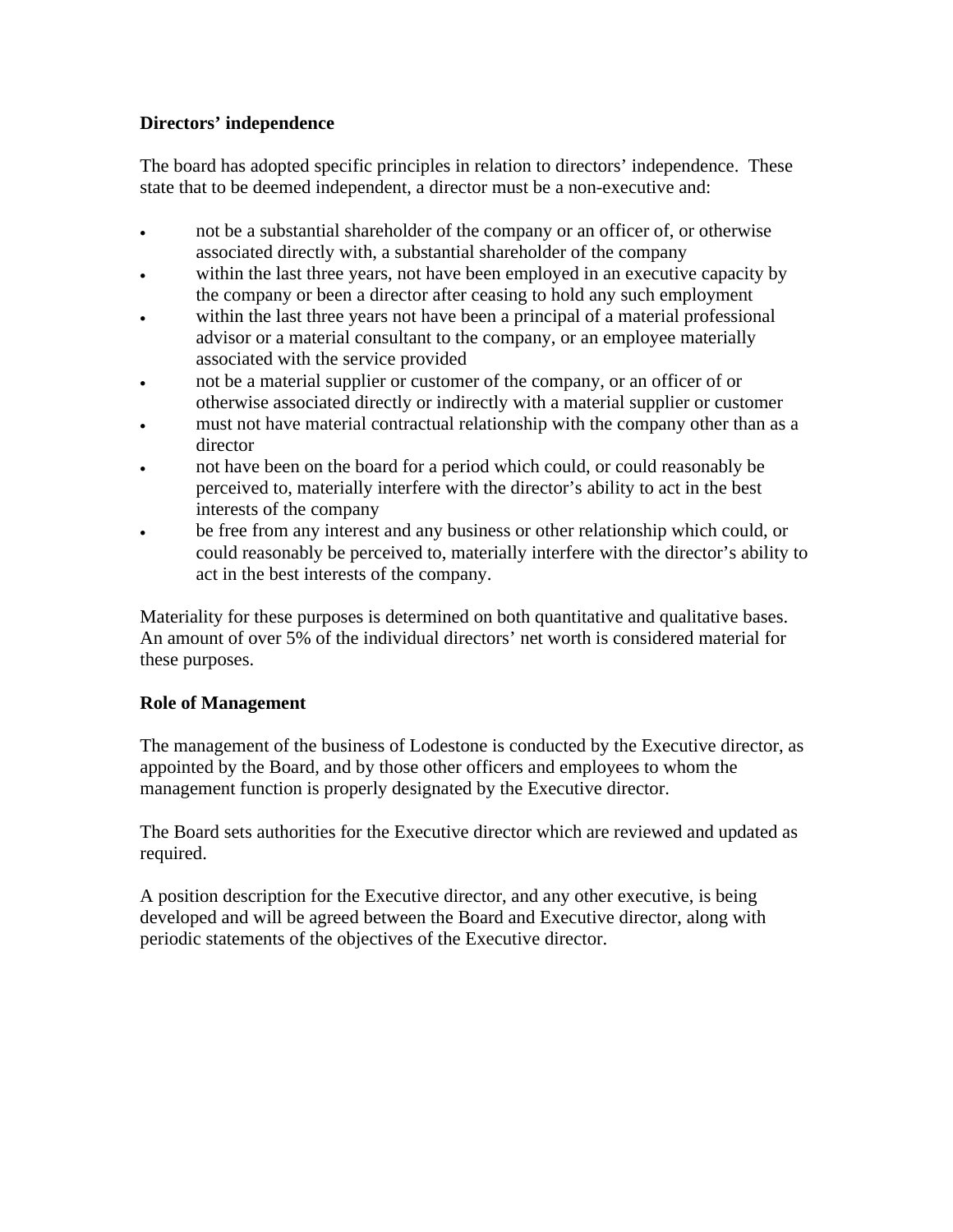### **Board Membership**

The following principles have been adopted for the membership of the Board:

- The Board has a majority of Non-Executive directors.
- The Chairman of Lodestone is a Non-Executive director.
- If the Chairman is a substantial shareholder of Lodestone, another Non-Executive director, who is not a substantial shareholder, is appointed as Lead Independent Director.
	- The Lead Independent Director takes over Chairmanship of the Board in any matter in which the Chairman may be perceived to have a conflict of interest with shareholders generally, and acts as the primary point of contact for any person who may have a concern in this regard.
- As required by law, the term of each Director (except the Executive director) is limited to three years, with one-third of the Board being subject to re-election by shareholders at each Annual General Meeting.

## **Board Nomination**

Nominations for the Board are considered by the Board as a whole. The Board aims to ensure that it always has an appropriate diversity of qualifications, experience and expertise, consistent with the objectives of Lodestone.

- Suitable candidates for the Board are identified for appointment having regard to the skills desired and skills represented.
- A formal letter of appointment is issued to all Directors.
- Annually the Chairman will conduct a performance review of the Board focused on:
	- the overall effectiveness and competencies of the Board,
	- the availability and contribution of each individual Director,
	- effectiveness of Directors' training and orientation, and
	- succession planning.

# **Board Procedures**

- Each Director is expected to declare any actual or potential conflict of interest.
- Where conflicts may arise, affected Directors absent themselves from Board deliberation and decisions.
- Non-Executive directors regularly meet in private.
- Where reasonably necessary, Directors may obtain independent advice with prior notification to the Chairman.
- Directors are expected to be familiar with Lodestone's strategy, operations, financing and risks; Lodestone must arrange suitable orientation and training.
- Directors may access continuing education to ensure their skills and knowledge are up to date.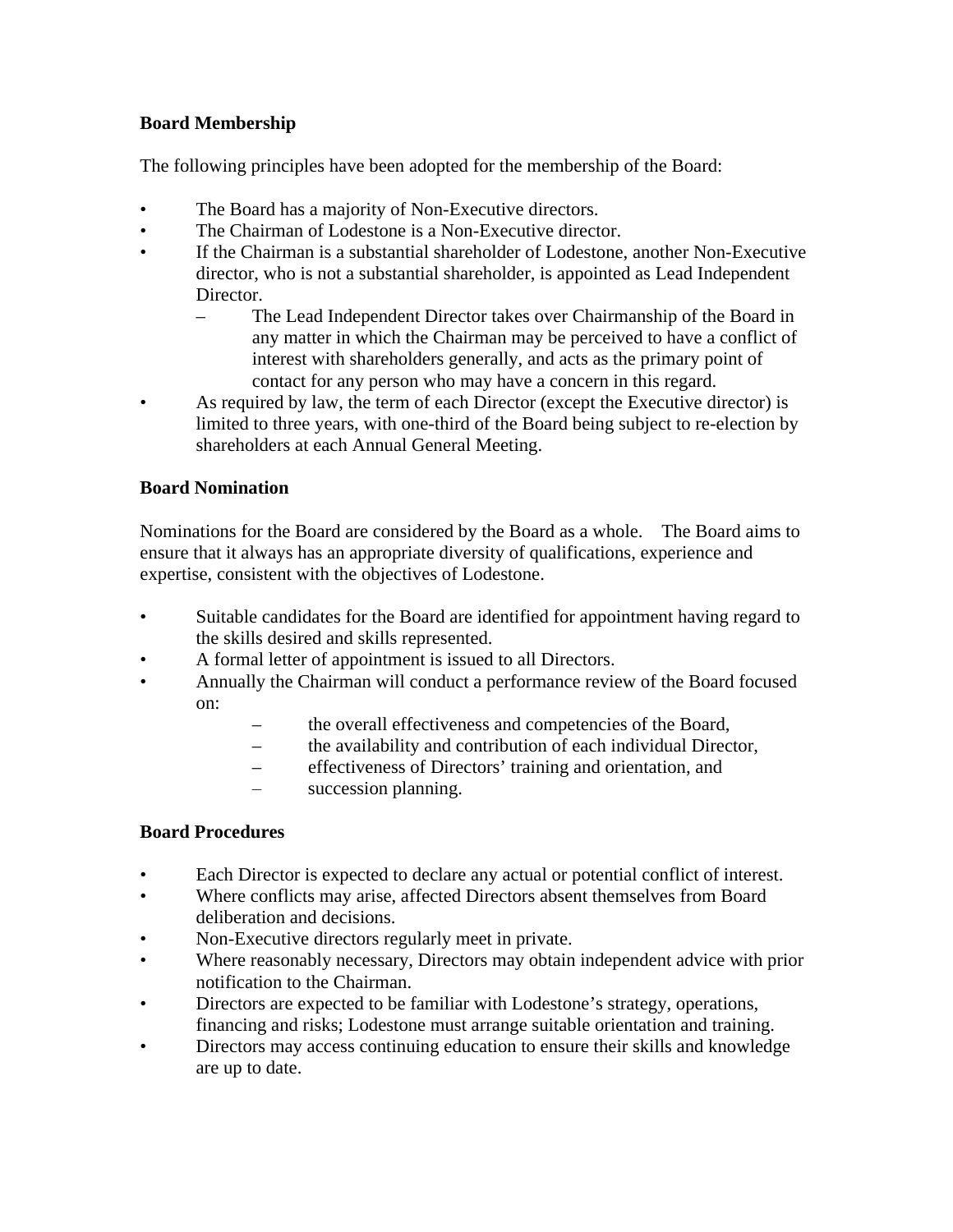#### **Board Procedures (continued)**

- Directors have a right to expect all information relevant to Lodestone's business and performance to be presented at Board meetings, and can access further information on request.
- Directors must maintain confidentiality of information learned by virtue of their position as Director.
- Non-Executive directors must confirm they are able to devote such time as is necessary to carry out their duties on the Board.
- Directors advise the Chairman prior to accepting new appointments.

# **Company Secretary**

In recognition of the key role played by the Company Secretary:

- The appointment of the Company Secretary must be approved by the Board.
- All Directors have direct access to the Company Secretary.
- The Company Secretary is expected to monitor Lodestone's corporate governance procedures, and advise of possible improvements.

## **Standards and Code of Conduct**

The Board's objective is to foster a culture of high ethical and compliance standards. To this end:

- Directors must act honestly, in good faith, with high standards of care, diligence and enquiry, and in the best interests of Lodestone as a whole.
- All Directors and employees must abide by Lodestone's Code of Conduct.
- Directors and senior management must not use their position to improperly trade in Lodestone's securities, with all transactions being in accordance with Lodestone's Securities Trading Policy.

#### **Financial Standards**

Lodestone is committed to high standards of financial integrity and reporting.

- Financial reports are required to present a true and fair view, in all material respects, of Lodestone's financial condition and operating results.
- A sound and effective system of risk management and internal control is required, consistent with Lodestone's Risk Management Policy.
- An Audit Committee has been appointed to assist the Board in its consideration of financial policy and reporting.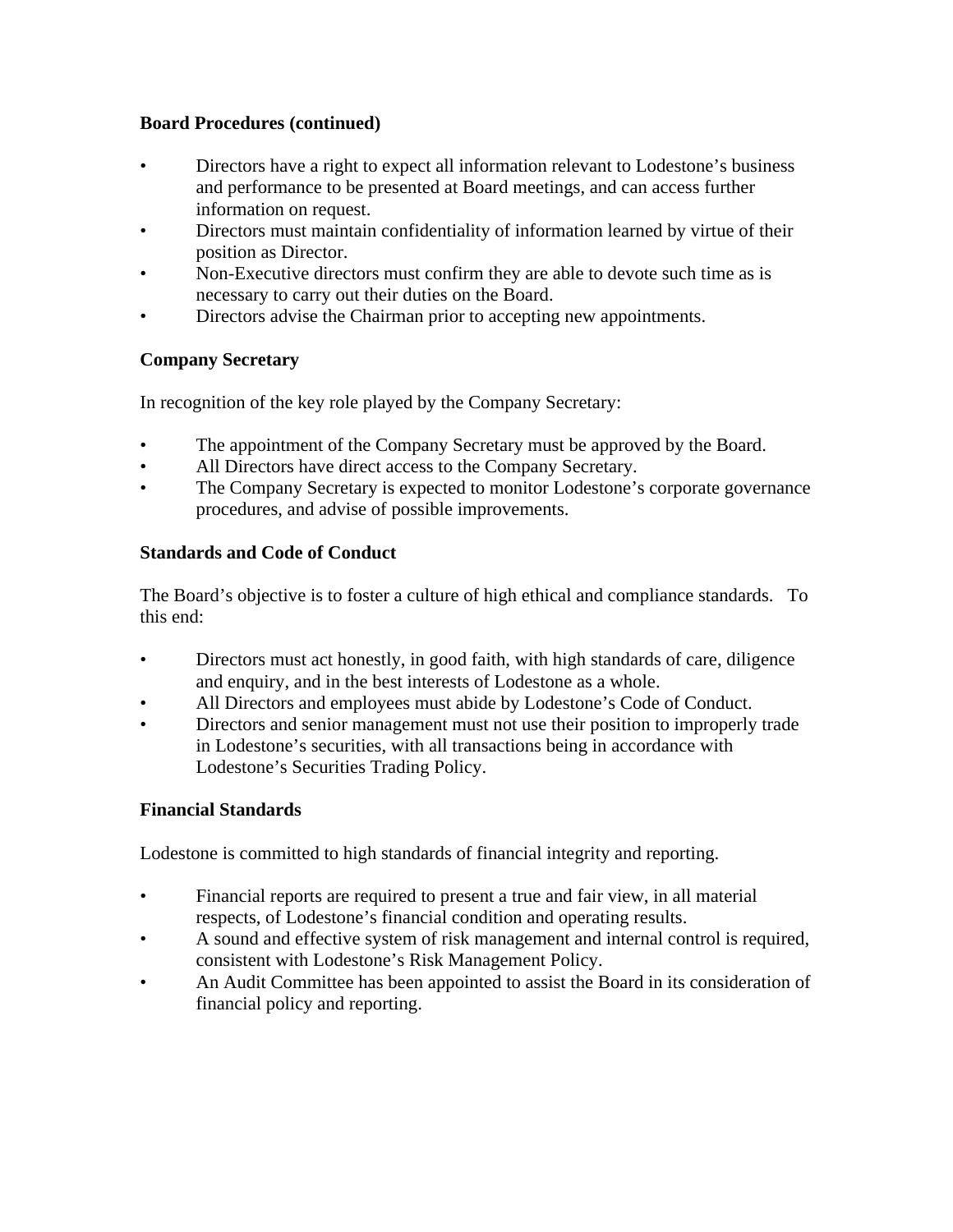#### **Remuneration Standards**

Lodestone's overriding remuneration principle is to provide a fair and sufficient incentive to attract, motivate and retain a high quality Board and management team, based upon rewarding performance which enhances shareholder value.

- The remuneration of the senior management team may include the following components:
	- fixed salary and benefits,
	- a short term incentive based on individual performance, and
	- a long term incentive derived from consideration of the performance of both Lodestone and the individual.
- Since listing in March 2003 the remuneration of Non-Executive directors consists solely of fixed fees.
	- Recognising the small capital base of Lodestone, and the high risk inherent in exploration and development, consideration may be given from time to time to equity based incentives for Non-Executive directors, consistent with increasing shareholder wealth.
- Lodestone's Annual Report discloses all components of the remuneration of Directors, including advice of any discretionary incentive payments, and the remuneration of executives in accordance with prevailing applicable rules.

## **Market Disclosure**

In accordance with its obligations under relevant legislation:

- Lodestone keeps the market fully informed of information which may have a material effect on the price of Lodestone's shares.
- Disclosures are to be:
	- timely;
	- factual;
	- comprehensive; and
	- understandable
- Lodestone's Continuous Disclosure Policy sets the standards and procedures for information disclosure.